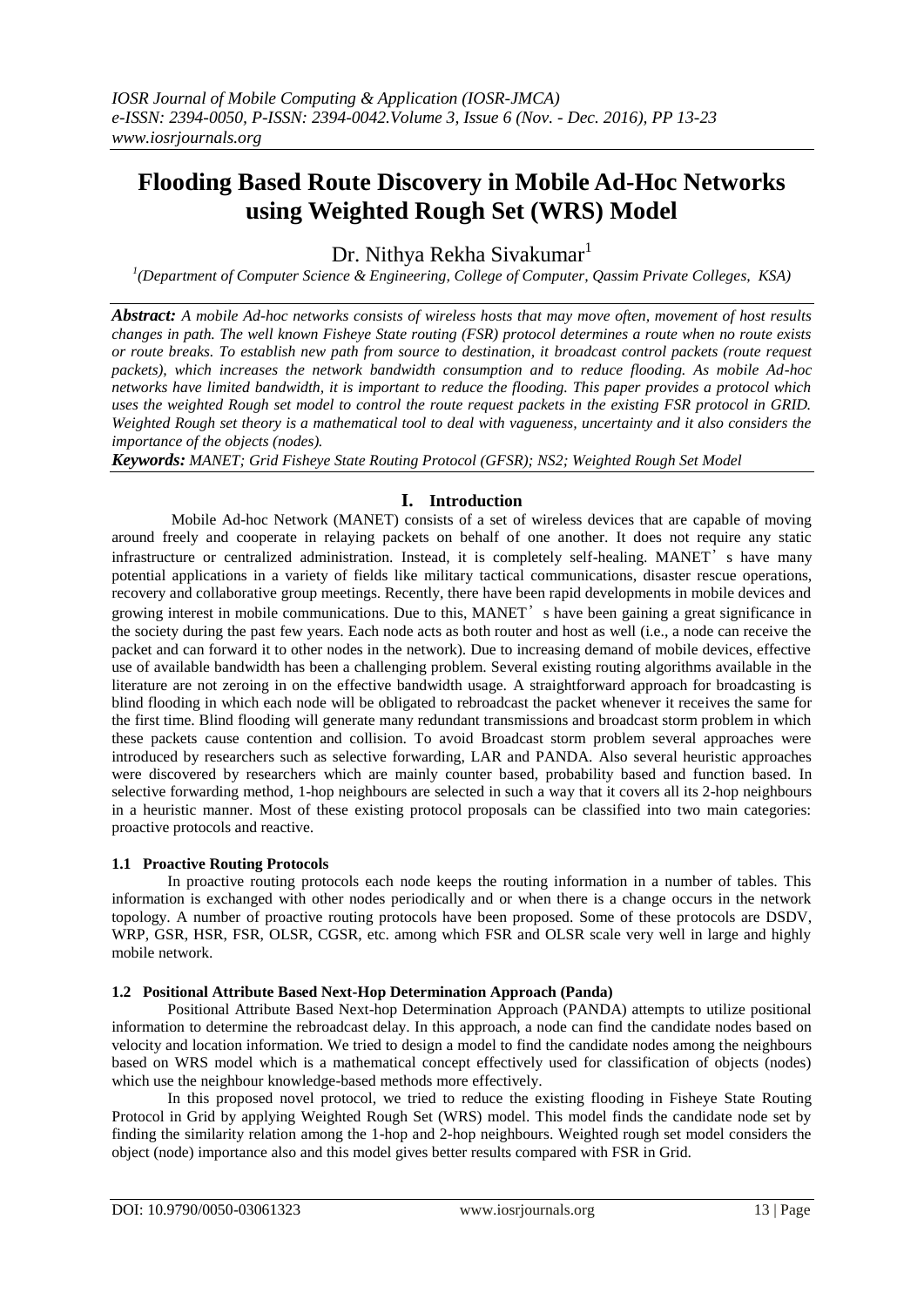The results of Weighted Rough Set model in Grid Fisheye State Routing (FSR) protocol are compared with Flooding by Propagating Neighbourhood Information Algorithm Study and Probabilistic Broadcasting Algorithm. It is found that our WRS model shown improved performance in several important parameters like throughput, energy consumption , Packet delivery Ratio, Delay, Overhead and Normalized overhead.

The paper structure follows: Section 2 is the related work. Section 3 comprises WRS mechanism for MANETs. Section 4 deals with WRS model approach Fisheye State Routing (FSR) in Grid, section 5 presents Simulation results of this method, and section 6 presents conclusions and future scope.

#### **II. Related Work**

In (Shivanajay A., Dipti Srinivasan M., Chen K., and Althanasios V ,et al .,2008 ), have just started to develop Fuzzy and Rough set based routing algorithms for MANETs. (Nagaraju Aitha and Ramachandram Srinadas et al., 2011), proposed that in the existing protocols like Dynamic Source Routing + (DSR +), Dynamic Source Routing  $\beta$  (DSR  $\beta$ ) and are using the node information to select the next hop to transfer the data packets and Fisheye State Routing (FSR) Protocol is using the node information to select the neighbour nodes to forward the control packets to search the path to the destination.

 Neighbour-knowledge-based algorithms are based on the following idea to avoid flooding the whole network; a small set of forward node is selected. Basically, the forward node set forms a Connected Dominating Set (CDS). A node set is a dominating set if every node in the network is either in the set or the neighbour of a node in the set. The challenge is to select a small set of forward nodes in the absence of global network information. In the literature researchers attempted to find CDS using two ways one is using 1-hop neighbourhood information and the other is using 2-hop neighbour information these are called as self pruning and dominant pruning. Neighbour-knowledge-based algorithms can be further divided into neighbourdesignating methods and self-pruning methods. In neighbour-designating methods the forwarding status of each node is determined by its neighbours. Basically, the source node selects subset of 1-hop neighbours as forward nodes to cover its 2-hop neighbours. In self-pruning methods each node makes its local decision on forwarding status whether to forward or not to forward. Although these algorithms are based on similar ideas, this similarity is not recognized or discussed in depth.

 Selective broadcasting in ad hoc networks has been extensively studied. In (Wei L. and Jie W et. al., 2002) proposed Dominant Pruning (DP) algorithm, Partial Dominant Pruning (PDP) and Total Dominant Pruning (TDP). These algorithms use the 2-hop neighbourhood information to find the dominating set. Adaptive Partial Dominant Pruning (APDP) is an extension of PDP which identifies the adjacent and equivalent nodes. In this particular work equivalent nodes are identified using WRS model among the 1-hop and 2-hop neighbours by establishing an equivalence relation. In our proposed method, we apply WRS model to identify the best RREQ forwarding nodes among the existing neighbours. This kind of WRS mechanism controls the overhead of Route Request Phase (RREQ) of FSR in Grid by eliminating the redundant RREQ forwarding towards the destination.

# **3.1 Weighted Rough Set Mechanism**

#### **III. Research Methodology**

### **3.1.1 Rough Set Mechanism**

Consider a universe U of elements. An information system. I is defined as  $I = (U, A, V, \rho)$  where A is a non empty finite set of attributes;  $V = UaEA$  Va is the set of attribute values of all attributes, where Va is the domain (the set of possible values) of attribute a;  $\rho: U \times A \rightarrow V$  is an information function such that for every element  $x \in U$ ,  $\rho(x, a) \in V$ a and is the value of attribute a for element x. I = (U, A, V,  $\rho$ ) is known as a decision system, when an attribute d  $\epsilon A$  is specified as the decision attribute. Then A - {d} is known as the set of condition attributes. These definitions are based on the definition of Rough Set Information System . In this proposed method we are using node information system at each node of its neighbour nodes and it is converted into weighted information.

#### **3.2 Weighted Rough Set Model**

WRS model is an advancement to rough set model, WRS not only considers noise reducing capability of rough set model it also considers the significance of objects (nodes). Object significance can be considered as object weighted factor. This idea is to suit for actual requirement, especially to prioritize the rules. The object information system can be regarded as a record. One record is a rule which is a condition to forward the control information (i.e., RREQ) towards the destination in the proposed protocol. It is depend on the application. In the existing information system there are no parameters to indicate rule's significance and it is characterized by weighted coefficient w.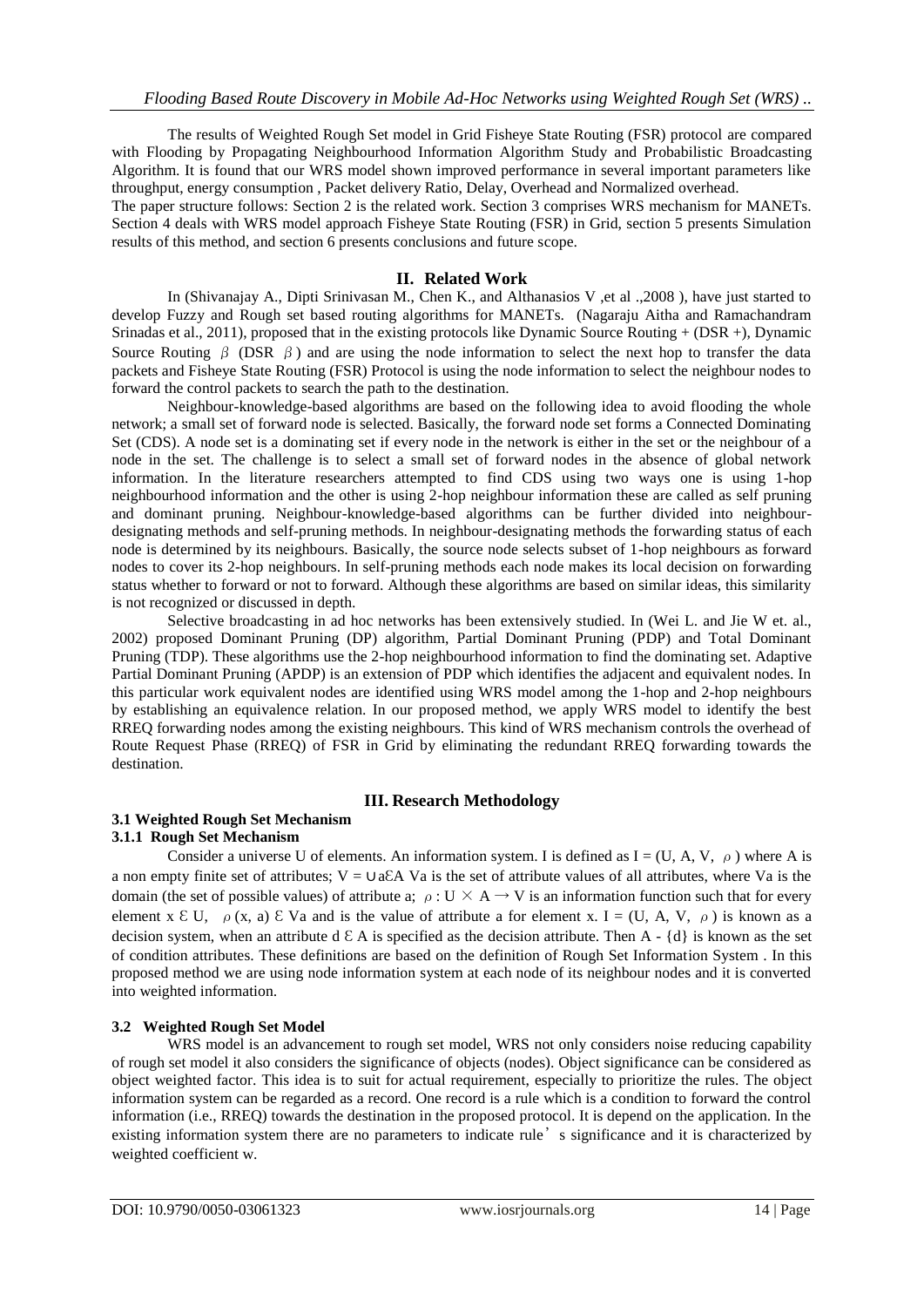In the Figure (1) two sets E1 and E2 have elements in each and these are belonging to X's boundary region. Though the element in E1 that not belonging to X and the element in E2 that belong to X may be noise. In Figure (2) after reducing noise E1 is belongs to X' s positive region approximately and E2 is belongs to  $X'$  s negative region approximately. Thus the  $X'$  s boundary region is reducing and vagueness is decreasing. To improve the accuracy of the approximation in WRS model using weighted coefficient defined in two ways described in the following.

 The first one is decided by times of the rule existing information system. Suppose there are n rules for a same domain (for example ith domain) in the same time. If  $T<sub>i</sub>(xi) = 1$ , means rule xi is accepted by the jth expert. If  $Tj(xi) = 0$ , means rule xi is refused by jth expert. At last, we sum up all experts opinion  $Tj(xi)$ , j =  $1,2,3,\dots$ n defined as follows:

$$
w(x_i) = \sum_{j=1}^{n} T_j(x_i)
$$
\n(1)

The second one decided by rule's significance. First let us frame all rules for same domain (for example ith domain). Secondly, according to these rules, assign a relative significance factor for every rule based on available resources. We use  $\mu_{j(xi)}$  to denote experts assigned rules of xi 's significance for  $0 < \mu_{j(xi)}$  $\geq$  1. For rule xi, we sum up all experts opinions. Rule xi, s significance can be defined as

$$
w(x_i) = \sum_{j=1}^{n} \mu_j(x_i)
$$
 (2)

**Figure 1.** Noise is caused by boundary region



**Figure 2.** Elimination of noise decreased the boundary



The effectiveness of these two ways is same. Their essence is to assign a relative significance factor for every rule. Every rule should be checked and w should be normalized since weighted coefficient is relative factor.

#### **3.3 Weighted Rough Set Formulation For MANET**

Let M be the set of mobile nodes. A route is a path through mobile nodes in M. It is denoted as sequence of mobile nodes m1, m2, m3...mk, mi  $\epsilon$  M, i =1, 2, 3,  $\cdots$ , k and let A be the set of attributes denoted by  $x1, x2, \dots$ . xp. These attributes are framed for effective routing mechanism. The attributes are like locations, pause time, speed...etc., of a mobile node. Every attribute will form a rule based on predefined threshold value. The threshold values are identified based on the available resources at a particular time.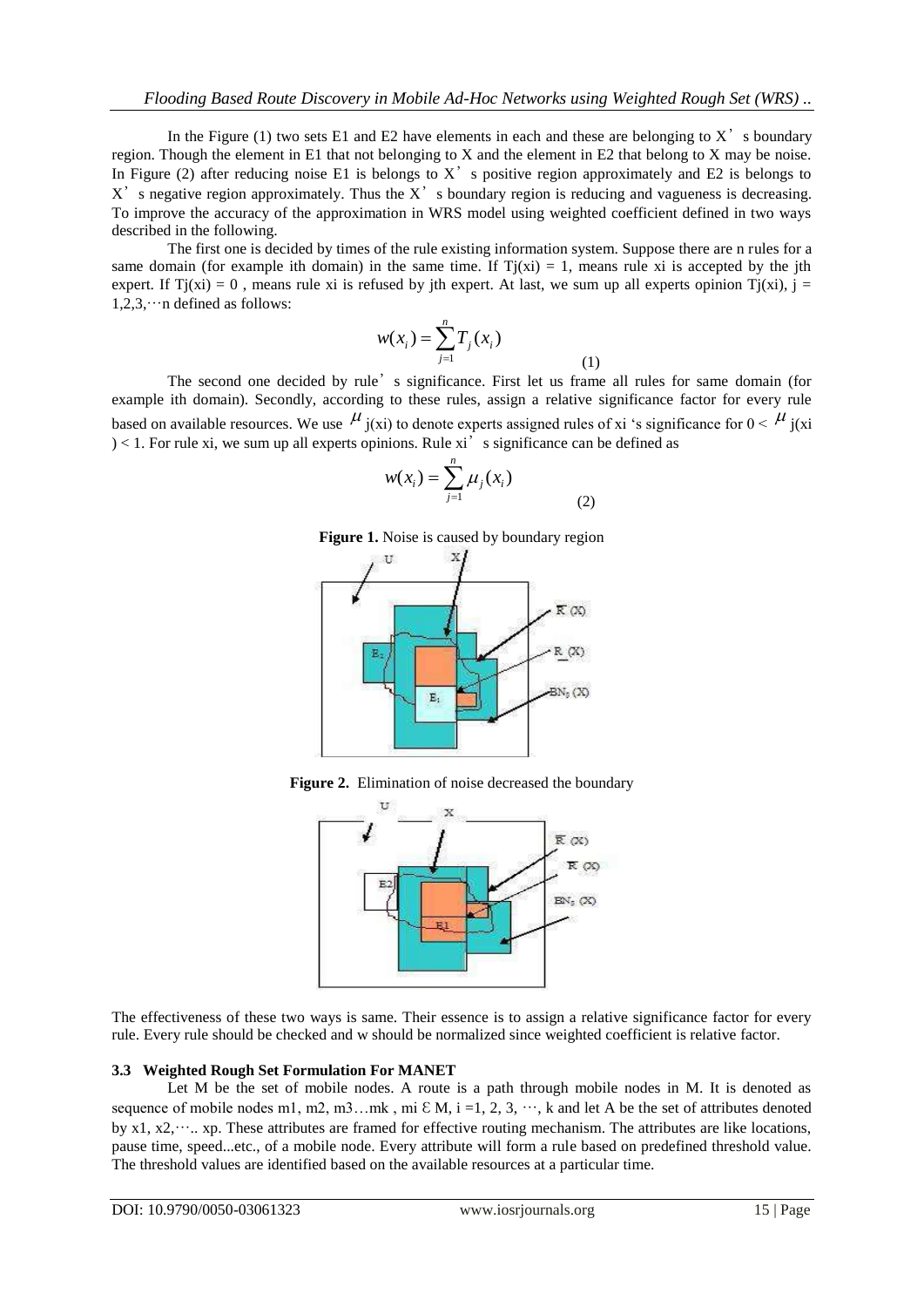Thus every node maintains the neighbour node information table:  $M \times A \rightarrow V$ , where V is the set of all possible conditional values. The value of  $(m, a)$  is either 0 or 1 based on the attribute values. Definition 1: Weighted Information System

Weighted information system S is an ordered pair  $S = < U$ , A, V, f, w >, in which U is a non-empty and finite set. A=C∪D, where C is a condition attribute set, D is a conclusion attribute set, C∩D= $\phi$ . V is the attribute's values set, a is an arbitrary attribute,  $x_i$  is an arbitrary object, f  $(x_i, a)$  is attribute value of xi and w is object's weighted factor.

Definition 2: Rough Membership

In WRS, let X be a non-empty subset of a finite universe U. The measure of the relative membership of  $x \in U$ with respect to X is defined as:

$$
\mu^{R} X(x) = \frac{\sum w_{i}, x_{i} \sum X \cap [X]}{\sum w_{i}, x_{i} \in [X]R}, x \in \bigcup
$$

When  $w_i = 1$ , The above formula becomes the basic Rough membership.

Definition 3: Lower approximations

The lower approximation of M is defined as

 $R \alpha$  (X) ={ x |  $\mu$  R X(x) ≥ 1 - a }, 0 ≤ a ≤ 0.5 .........(4)

Definition 4: Upper approximations

The upper approximation of  $\mu$  is defined as

 $R \alpha$  (X) = { x |  $^{\mu}$  R X(x) ≥ a } 0 ≤ a ≤ 0.5 ........... (5)

In this proposed method, the set of neighbour nodes divided into lower and approximation set of nodes based on the relationship between the 1-hop and 2-hop nodes. The process of finding lower and upper approximations can be categorized into different stages. The first stage would be to select the rules. The second stage is to assign the significance values to the constructed rules. Once the rules are extracted, they can be presented in if CONDITION(S)-then DECISION format. Using WRS the equation representing the mapping between the inputs and the output can be written as  $y = f(G, N, R)$  where y is the output, G is the granulization of the input space into weight N is the number of rules and R is the set of rules defined as follows: If battery power > battery threshold

return w1 If traffic  $\le$   $=$  traffic threshold return w2 If pause-time > pause-time threshold return w3 If relative distance  $\leq$  = distance threshold return w4

#### **3.4 WRS Construction**

WRS model converts the existing neighbour nodes into two subsets, called lower and upper approximations. The source or intermediate node will forward the control packets to lower approximation nodes. The lower approximation nodes are the best candidate nodes compared to upper approximation set of nodes. In our proposed model, lower and upper approximations are constructed using the 2-hop neighbour information. The lower and upper approximations are separated depending on the node weight as shown in equation 1 calculated by WRS model. The node weight is normalized between 0 and 1 based on 2-hop neighbourhood information. The classification of nodes as lower and upper approximation is based on equations 2 and 3.

The Algorithm of the **Modified FSR in Grid RREQ** Phase is as follows:

- 1. All nodes maintain own incoming and outgoing flow information, speed, pause time, and battery power.
- 2. All nodes periodically exchange "hello" message to its entire neighbour.
- 3. Neighbour Nodes receive hello message and store the node information in neighbour table along with traffic, pause time and speed.
- 4. While transmitting hello message, node send message with 1 hop neighbour information which called Special Hello message.
- 5. Neighbour nodes store info about 1 hop neighbour of source node in neighbour table.
- 6. Whenever source node wants to transmit data packet then it initiates path discovery by sending RREQ to selective neighbours.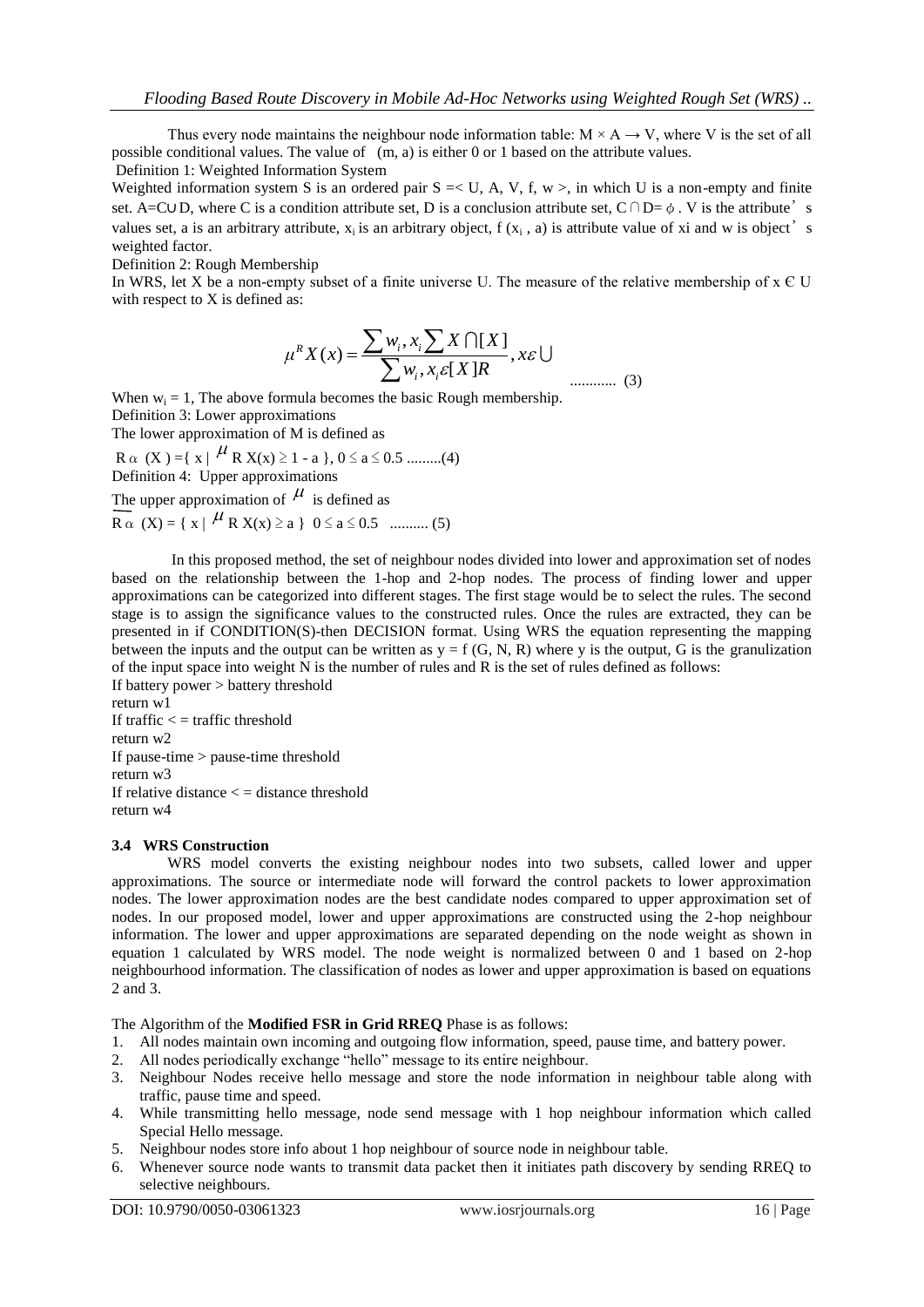- 7. If destination to packet is in first hop then source send RREQ msg. directly without broadcasting.
- 8. If destination is not found in neighbour than it choose selective neighbour from neighbour table and broadcast packet.
- 9. It selects the neighbour nodes by applying approximation using WRS with defined rules.

#### **IV. Proposed Research**

#### **4 Weighted Rough Set Based Routing**

In the proposed routing protocol a route is established using the neighbour node information. Also it is updated whenever a change takes place in the topology. When a node is required to send any control information to the next node it uses the neighbour node information. Accordingly, neighbour nodes are categorized into lower and upper approximation nodes using the mathematical tool WRS model WRS. Then the control information is sent to lower approximation set of nodes.

#### **4.1 Weighted Rough Set FSR in Grid**

The proposed protocol zeroes in on reduction of the redundant flooding in Route Request Phase (RREQ) of FSR. In the existing FSR protocol local connectivity of the mobile node is identified by use of several techniques including local broadcast known as hello messages. Here, we introduced a special hello packet when there is a change in the topology. It carries not only the existing status of the neighbour node but also sends neighbour node attributes. The routing tables within the neighbourhood of a node are organized to optimize response time to local movements and to provide quick response time for establishment of new routes. In the present work node relative information is additionally added to the existing routing table. The primary objectives in the existing FSR algorithm are more effectively utilized in the present work as follows. The broadcast of discovery packets takes place only when necessary. Local connectivity management and general topology maintenance are distinguished. Information about changes in local connectivity is disseminated to neighbouring mobile nodes which may likely to seek information.

#### **4.1.1 Path Discovery**

The path discovery process is initiated whenever a source node needs to send information to another node for which it has no routing information in its table. Every node maintains two counters: a node sequence number and broadcast id. The source node initiates path discovery by sending the RREQ packet to selective neighbours. To find selective neighbours each node will maintain the neighbour information in the form of a table. When source node or intermediate node gets the RREQ packet it converts the stored information into lower and upper approximation using WRS with the help of framed rules. Here each rule is assigned a predefined significance value based on the resources available in the network. These approximations are helpful to send RREQ packet from source or intermediate node.

 This process will repeat itself in a stipulated number of RREQ retires. If source is not able to get the destination then it will try to send the RREQ to every node in all the neighbour nodes. To achieve this, each and every node additionally has to maintain the neighbour node"s attribute information. Even though this is an over head, in some situations like multimedia application and video conferences ad-hoc network is stable for some considerable period of time. In this situation collected neighbour node attribute information will sustain for a long time and this information is helpful to establish reliable path.

#### **4.1.2 Reverse Path Setup**

FSR maintains two sequence numbers apart from broadcast\_id. These are the source sequence number and the destination sequence number known to the source. The source sequence number is used to maintain freshness information about the reverse route to the source, and the destination sequence number specifies how fresh a route to the destination must be before it can be accepted by the source. A reverse path from all the nodes to the source is automatically established during when the RREQ travels from a source to various destinations. In order to establish a reverse path a node records the address of the neighbour from which it receives the first copy of the RREQ. These reverse time for the RREQ to traverse the network and produce a reply to the sender.

#### **4.1.3 Forward Path Setup**

Forward path setup is handled by RREQ phase along with neighbour table information. The receiving node first checks whether the RREQ was received over bidirectional link. If the intermediate node has a route entry for the desired destination, it determines whether the routing is current by comparing the destination sequence number in its own route entry to the destination sequence number in the RREQ. If the RREQ"s sequence number for the destination is greater than recorded one by the intermediate node, then the intermediate node rebroadcasts RREQ instead of using it. The intermediate node can reply only when it has a route with sequence number that is greater than or equal to the contained one in the RREQ. If it has not any current route to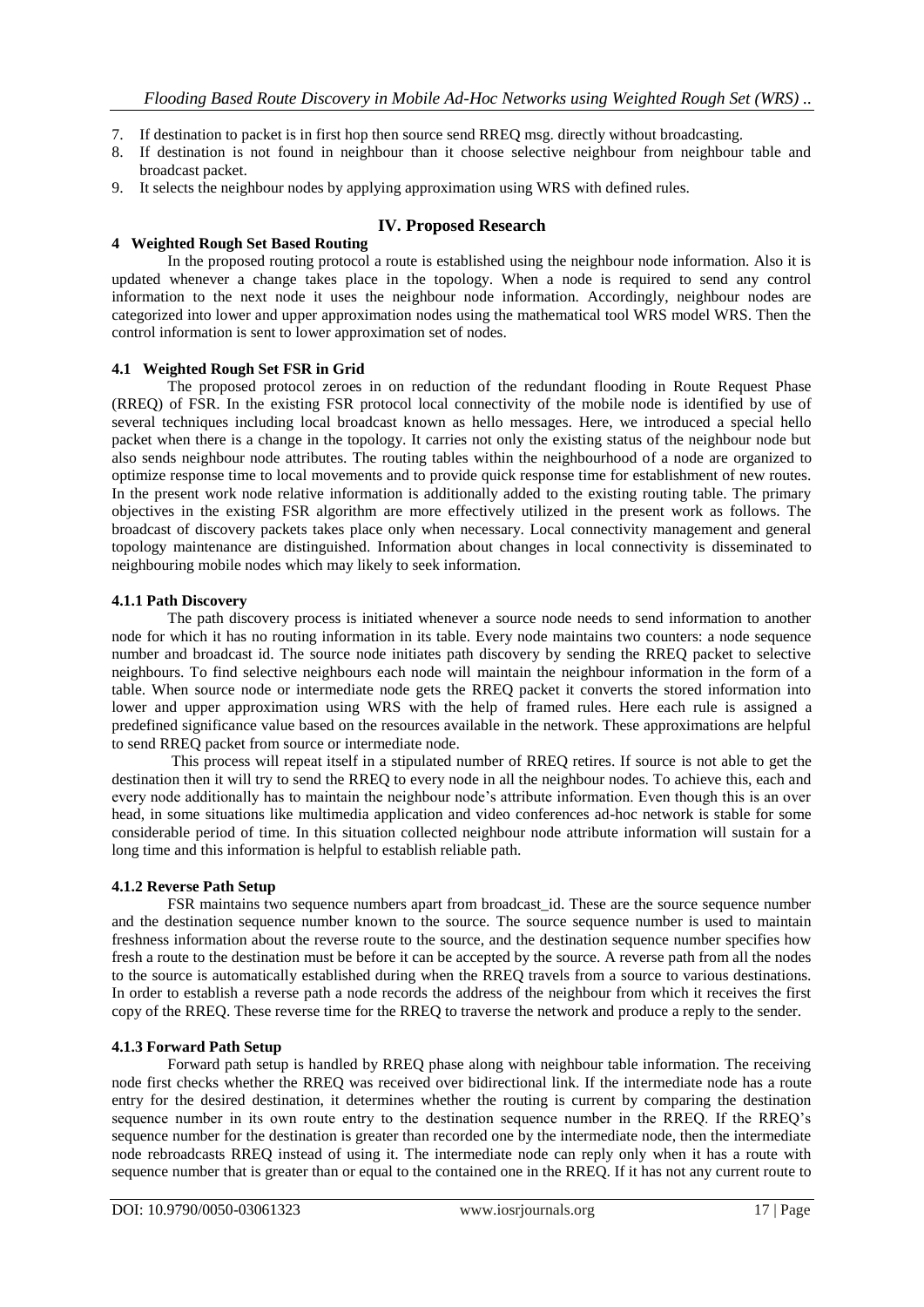the destination and the RREQ has not been processed previously the node then unicasts a RREP back to its neighbour from which it receives the RREQ. A RREP contains the following information.

- 1. Source Address.
- 2. Destination Address.
- 3. Destination Sequence Number.
- 4. Hop count.
- 5. Lifetime.

#### **4.1.4 Algorithm for Relative Weight Calculation:**

- 1. Based on rules relative membership measure is identified by adding all weight.
- 2. While sending RREQ message, source node intermediate broadcast id and route sequence number.
- 3. If received sequence number is greater than recorded on than intermediate nodes rebroadcast the RREQ.
- 4. If current node contains route to destination or current node is destination then it generates repeated message.
- 5. Node generate repetitive message and unicast to source through intermediate node and it establish forward pointer to source node & records the destination sequence.
- 6. If current node receives more than one repeated message then it validates for greater sequence number and forwards.
- 7. All other repeated nodes are discarded. After establishing path source, send packet to established path and update route by sending Special Hello message periodically for route maintenance.

#### **Selection Process at Source node**

If (Source node of any of the neighbour is destination) then directly RREQ packet is forwarded to destination node.

Else

RREQ is forwarded to one set of approximation nodes

#### **Selection Process at Intermediate node**

If the RREQ packet is old then packet will be discarded

Else

If the packet is new and its neighbour is destination then RREQ will be broadcasted to destination node Else Then RREQ packet will be forwarded to selected nodes.

This process will continue till the destination node is found in stipulated route request retries.

#### **4.5 Neighbour Table And Routing Table Management**

#### **4.5.1 Neighbour Table**

In the proposed protocol a mobile node maintains the 1-hop and 2-hop neighbour table to identify the selective nodes. The neighbour table contains the following information.

- Neighbour node.
- Node pause time.
- Node battery power.
- Traffic along the neighbour node.
- Relative distance with respect to destination.

The above values are identified and stored in the neighbour table. The relative distance parameter is evaluated when a RREQ is reached to a particular node. The neighbour table is modified whenever there is a change in the topology.

#### **4.5.2 Routing Table Management**

Mobile node which maintains the routing table entry for each destination consists the following entries.

- Destination
- Next Hop
- Number of hops
- Sequence number for the destination
- Active neighbours for this destination.
- Expiration time for the route table entry.

Each time a route entry is used to transmit data from source toward a destination, the timeout for the entry is reset to the current time plus active\_route\_timeout. If a new route is offered to a mobile node it then compares the destination sequence number of the new route to that of the current route. The route with greater sequence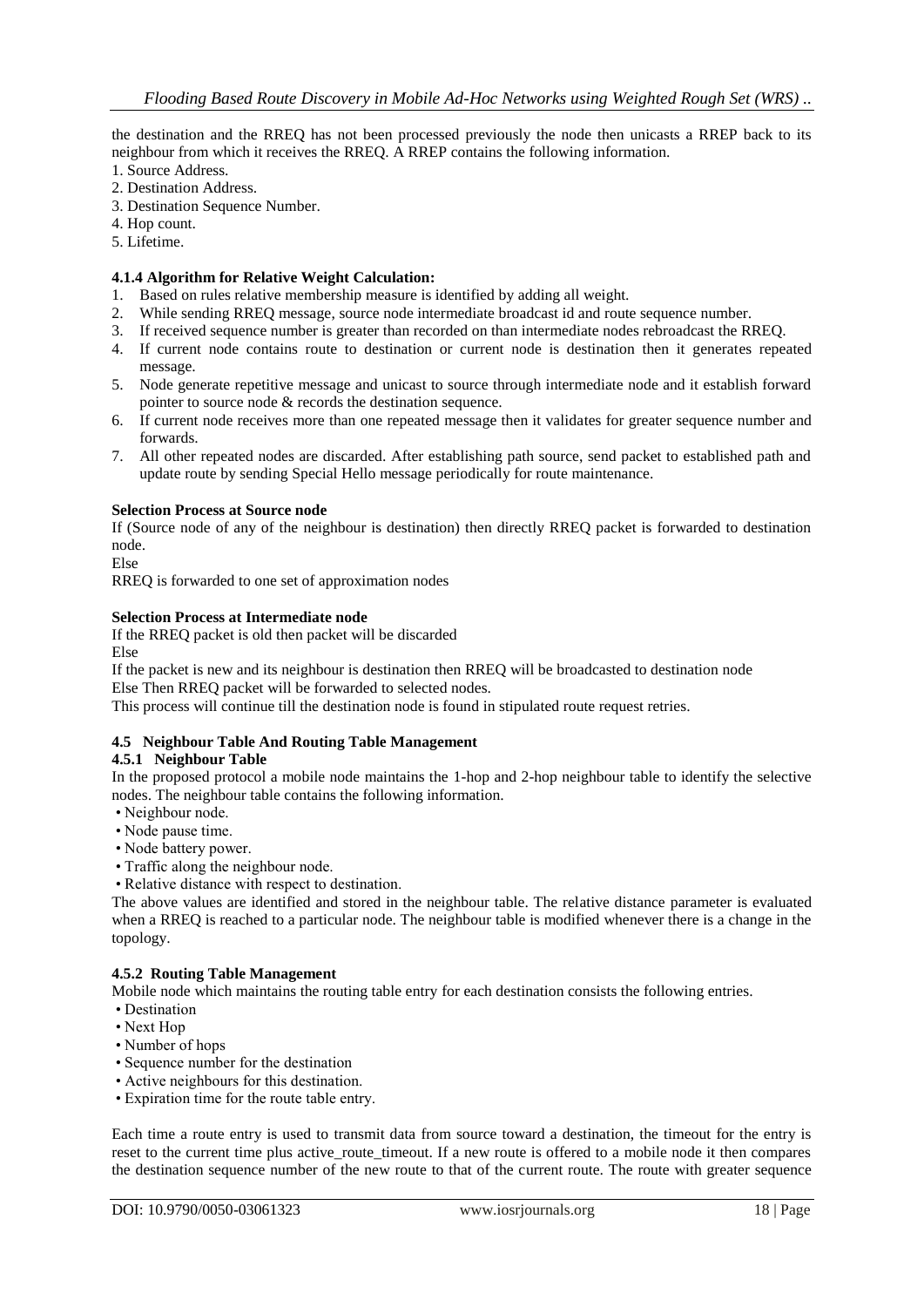number is chosen. If the sequence numbers are the same then the new route only which has smaller metric to the destination is selected.

#### **4.6 Reverse And Forward Path Setup**

As the RREP travels back to the source, each node along the path sets up a forward pointer to the node from which the RREP came updates its timeout information for route entries to the source and destination and records the latest destination sequence number for requested destination.

 A node receiving a RREP propagates the first RREP for a given node towards that source. If it receives further RREPs, it updates its routing information and propagates the RREP only if the RREP contains either greater destination sequence number than the previous RREP or the same destination sequence number with the previous RREP, or the same destination sequence number with a smaller hop count. It discards all other RREPs it receives. We ran each simulation four times with different node pause time varying from 15 to 30sec with a step interval of 5 sec. The graphs are presented in results section.

#### **V. Simulation Results**

The Simulation is investigated with the Network simulator 2. The simulation time was 15 minutes according to simulator clock. A total of 45 nodes were randomly placed in field of 2000 X 2000  $\text{m}^2$ . Power range of each node is 250m.

#### **5.1 The Performance Measures**

The performance of proposed protocol is evaluated using the following metrics:

#### **5.1.1 Average Consumed Energy**

Average Consumed Energy is the energy consumed between nodes. In Figure.3 is stable with respect to pause time as the energy consumed is less.

#### **5.1.2 Total Consumed Energy**

Total Consumed Energy is the energy consumed through the entire network (whole network). Figure. 4 explains that the energy consumed is less with respect to pause time in the whole network.

#### **5.1.3 Packet Delivery Ratio**

Packet delivery fraction is the ratio between the number of packets originated by the application layer CBR sources and the number of packets received by the CBR sinks at the final destinations. Figure. 5 shows that packet delivery is efficient in Weighted rough set routing.

#### **5.1.4 Throughput**

Throughput is the average rate of successful message delivery over a communication channel. The throughput is defined as the total amount of data a receiver R receives from the sender divided by the times it takes for R to get the last packet. The throughput is measured in bits per second (bit/s or bps) .The throughput is shown in Figure.6 with respect to pause time . According to our simulation results, it has stable performance as it delivers data packets at higher rate.

#### **5.1.5 Overhead**

Network Control overhead (NCO) is used to show the efficiency of the MANET's routing protocol scheme. It is defined, as the ratio of the number of control messages(the number of routing packets, Address Resolution Protocol (ARP), and control packets e.g., RTS, CTS and ACK) propagated by each node throughout the network and the number of the data packets received by the destinations. Figure.7 shows with high performance at 15sec. Pause time, but constantly decreased finally.

#### **5.1.6 Normalized Overhead**

The graphs in Figure.8, illustrate the Normalized routing overhead experienced in the 2000 m X 2000 m boundary. As Figure clearly explains that in Weighted Rough set routing is comparatively reduced. In our simulation, the maximum update interval for the intrascope and inters cope is set to be half. The routes produced would have been less accurate which may have result in a drop in throughput. This means that accuracy of the routes will be high during high mobility where nodes are more likely to migrate more frequently and experience topology changes, and when mobility is low, less updates are sent. From the result shown in Figure 8, it can be seen that Weighted Rough set routing produced less overhead gradually, across all different level of node density and pause time.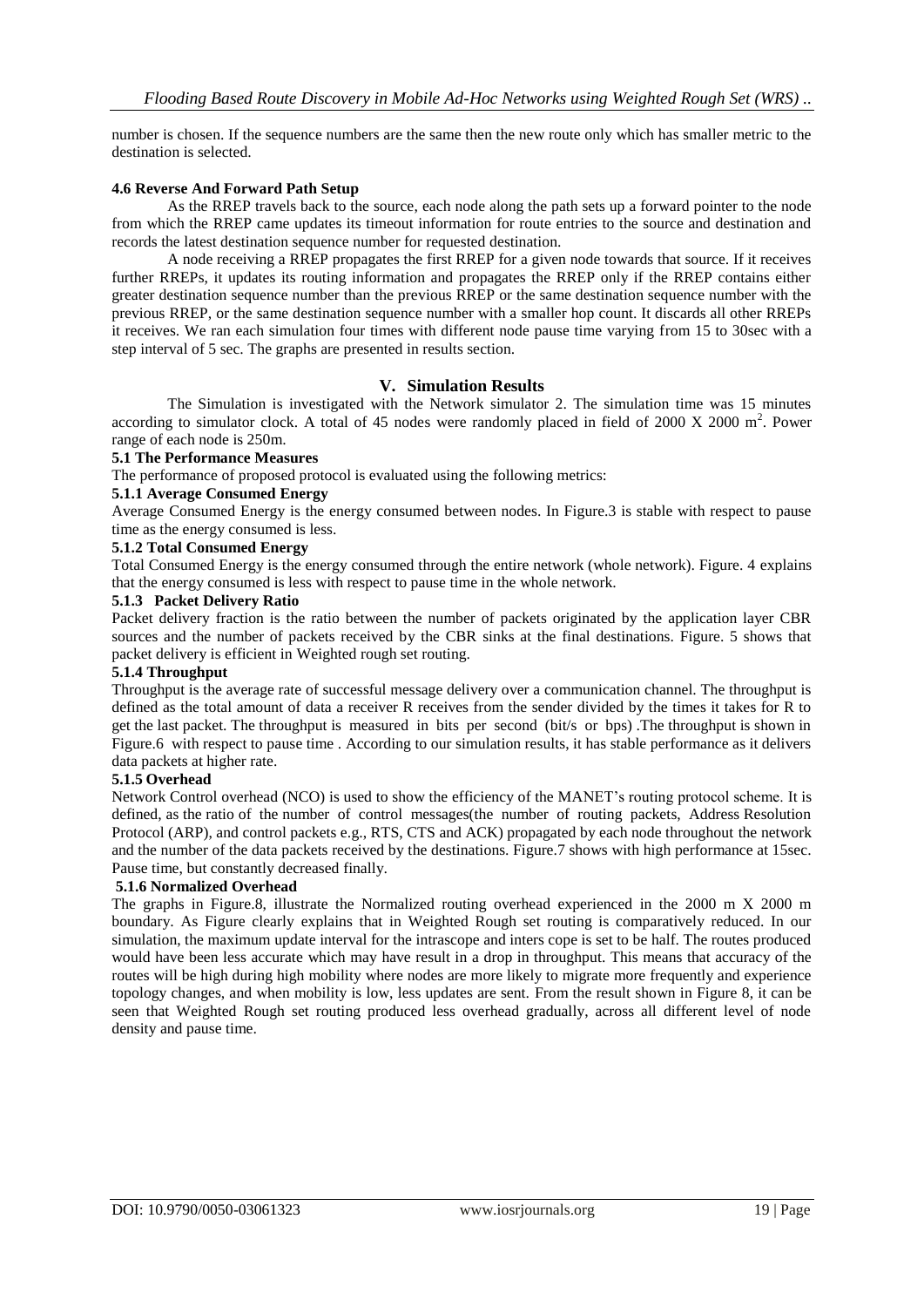|                         |         | xgraph                         |         |                        |  |  |
|-------------------------|---------|--------------------------------|---------|------------------------|--|--|
| Clase   Hocay   About   |         | <b>Average Consumed Energy</b> |         |                        |  |  |
| Average Consumed Energy |         |                                |         |                        |  |  |
| 5.0000                  |         |                                |         | Average Energy PIOLICH |  |  |
| 45080                   |         |                                |         |                        |  |  |
| 4,0000                  |         |                                |         |                        |  |  |
| 3,5080                  |         |                                |         |                        |  |  |
| 30000                   |         |                                |         |                        |  |  |
| 25000                   |         |                                |         |                        |  |  |
| 2.0080                  |         |                                |         |                        |  |  |
| 1,5808                  |         |                                |         |                        |  |  |
| 1.0000                  |         |                                |         |                        |  |  |
| 0.5080                  |         |                                |         |                        |  |  |
| 0.0060                  |         |                                |         | Pause Time             |  |  |
| 5.0000                  | 10.0009 | 15.0000                        | 20.0080 |                        |  |  |

#### **Figure 3.** Average consumed energy in Weighted Rough set Routing

#### **Figure 4.** Total consumed energy in Weighted Rough set Routing

| Close Hocpy About     |         |         | <b>Total Consumed Energy</b> |                    |
|-----------------------|---------|---------|------------------------------|--------------------|
| Total Consumed Energy |         |         |                              |                    |
| 508.0000              |         |         |                              | Total Energy ROUGH |
| 450,0000              |         |         |                              |                    |
| $-000.000$            |         |         |                              |                    |
| 350.0000              |         |         |                              |                    |
| 500,0000              |         |         |                              |                    |
| 250,0000              |         |         |                              |                    |
| 200,0000              |         |         |                              |                    |
| 150.0000              |         |         |                              |                    |
| 100.0000              |         |         | <b>COL</b>                   |                    |
| 58,0000               |         |         |                              |                    |
| 0.0000                |         |         |                              | Paule Time         |
| 5.0008                | 10.0000 | 15.0000 | 20,0000                      |                    |



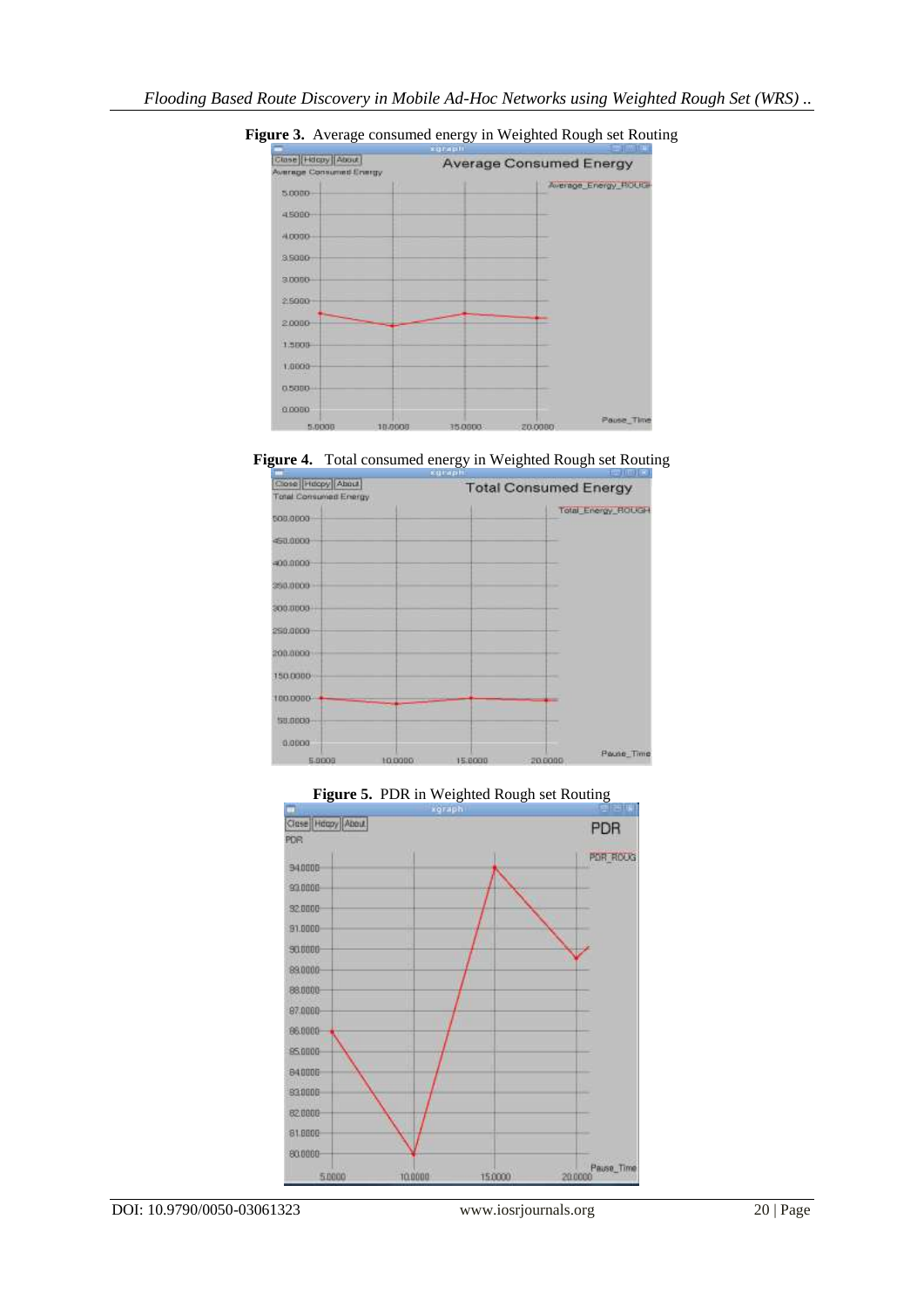



**Figure 7.** Overhead in Weighted Rough set Routing

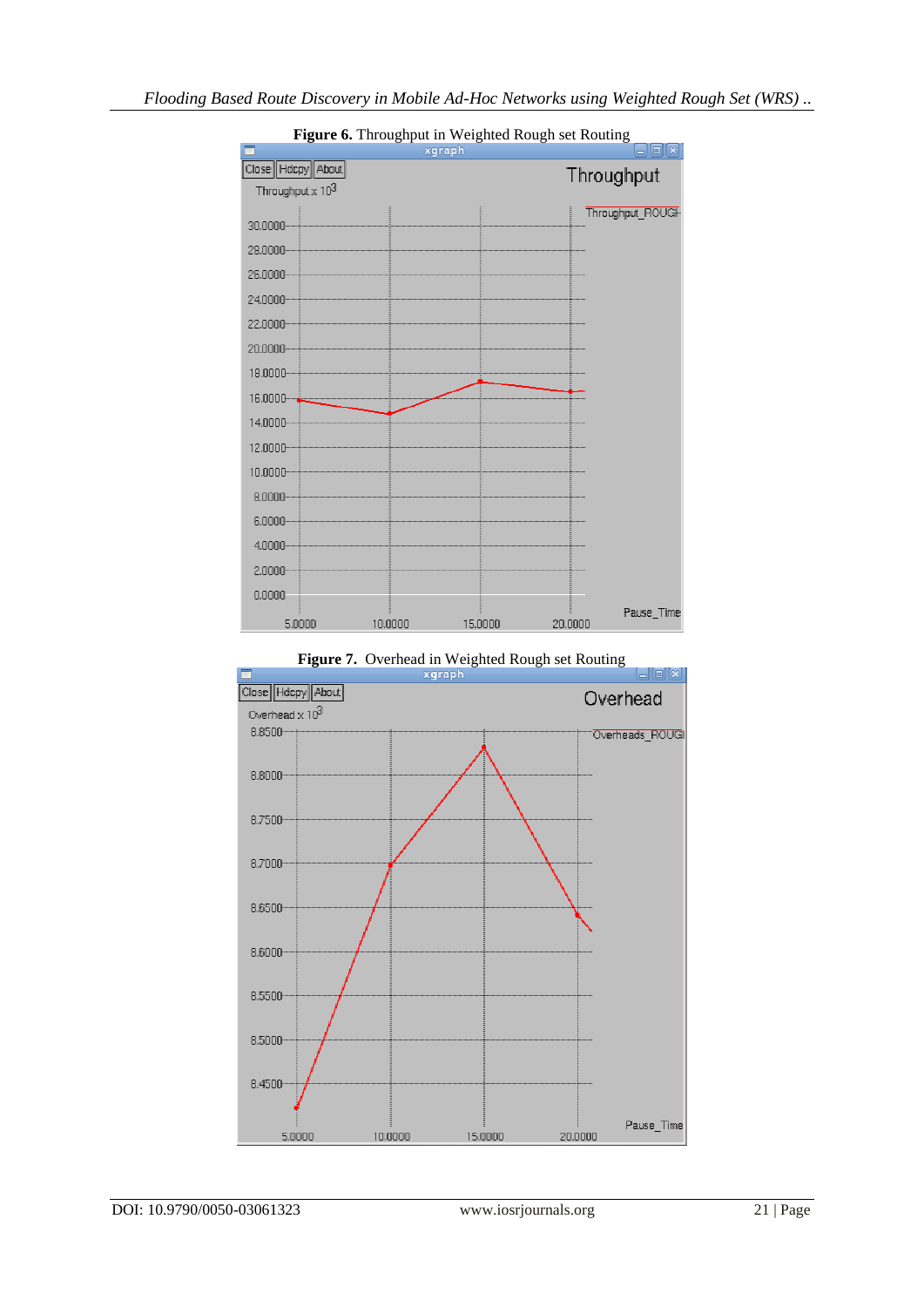

#### **Figure 8.** Normalized Overhead in Weighted Rough set Routing

#### **VI. Conclusions And Future Work**

In this paper we discussed a method to reduce the redundant broadcasting. In a particular situation adhoc networks are stable for a short stipulated time interval and this stability is made use to collect the neighbour node information which is kept with each node. This shows that WRS Model have efficient path by reducing flooding from source to destination with best Quality of service. A node needs to find the destination from the source then the collected node information will be helpful to establish a long term valid path. This long term valid path in turn to reduce the number of unnecessary Route Request control packets. The future scope is to discretize the collected node information. Also the comparative study between Propagating Neighbourhood Information Algorithm, Probabilistic Broadcasting Algorithm and Weighted Rough Set Model with FSR Protocol in Grid using MANET is in progress.

#### **References**

- [1]. Calinescu G., Mandoiu I., Wan P., and Zelikovsky A.,"Selecting Forwarding Neighbours in Wireless Ad-hoc Networks," in Proceedings of ACM Int' Workshop Discrete Algorithms and Methods for Mobile Computing ,pp. 33-43, 2001.
- [2]. Jian L. and Mohapatra P., An Approach to Improve Flooding Based Route Discovery in Mobile Ad-Hoc Networks, Springer Science, 2006.
- [3]. Johnson D. and Maltz D., "Dynamic Source Routing in Ad-hoc Networks," in Computer Communication Review Proceedings of SIGCOMM'96, 1996.
- [4]. Lim H. and Kim C., "Flooding in Wireless Adhoc Networks," Computer Journal of Communication, vol. 24, no. 3-4, pp. 353- 363, 2001.
- [5]. S.Nithya Rekha, and Dr.C.Chandrasekar, "Performance Analysis of Probabilistic Rebroadcasting in Grid FSR for MANET" International Journal of Computer Science Issues (IJCSI) Vol. 9, No. 2, March 2012 , pp. 293-300. (Indexed by DBLP & Elsevier)
- [6]. S.Nithya Rekha, and Dr.C.Chandrasekar, "A Comparative Analysis of Probabilistic Broadcasting to reduce Flooding with FSR (Fisheye State Routing) Protocol and Grid FSR using MANET", In the Proceedings of the American Institute of Physics (AIP) - The Sixth Global Conference on Power, Control and Optimization , August 2012. (Accepted for Publication) (Indexed by Thomson Reuters an[d SCOPUS,](http://www.pcoglobal.com/dubai/scopus.pdf) and promoted by b[y EBSCO,](http://www.ebsco.com/eis/books/ProductDetails.asp?CatalogID=10506445) [Springer09](http://www.springer.com/engineering/book/978-0-7354-0696-4) [and Springer10](http://www.springer.com/engineering/book/978-0-7354-0696-4) )
- [7]. S.Nithya Rekha, and Dr.C.Chandrasekar, "Simulation and Evaluation of the Performance on Probabilistic Broadcasting in FSR (Fisheye State Routing) Routing Protocol Based on Random Mobility Model in MANET" , Proceedings will be published by IEEE [Conference Publishing Service \(CPS\)](http://www.computer.org/portal/web/cscps/home?&pName=cscps_level1&path=cscps/cps&file=cps_forms.xml&xsl=generic.xsl&) , CICSyN2012, July 2012, pp.371-376. (Accepted for Publication) (Indexed by Scopus)
- [8]. S.Nithya Rekha, and Dr.C.Chandrasekar, "A Fuzzy Set Approach in MANET with FSR (Fisheye State Routing) Protocol", International Journal of Scientific & Engineering Research, (IJSER) Volume 3, Issue 10, October -2012, pp.4-10. ( Indexed by DBLP)
- [9]. Nagaraju A. and Ramachandram S., "Fuzzy Cost Based Multipart Routing for Mobile Ad-hoc Networks," in the International Journal of Theoretical and Applied Information Technology, vol. 4, no. 4, pp. 319-326, 2008.
- [10]. Nagaraju A. and Ramachandram S., "Rough Set Based Ad-Hoc On-Demand Routing Algorithm for MANETs," in Proceedings of ACM Banglore Chapter Compute, pp. 156-159, 2009.